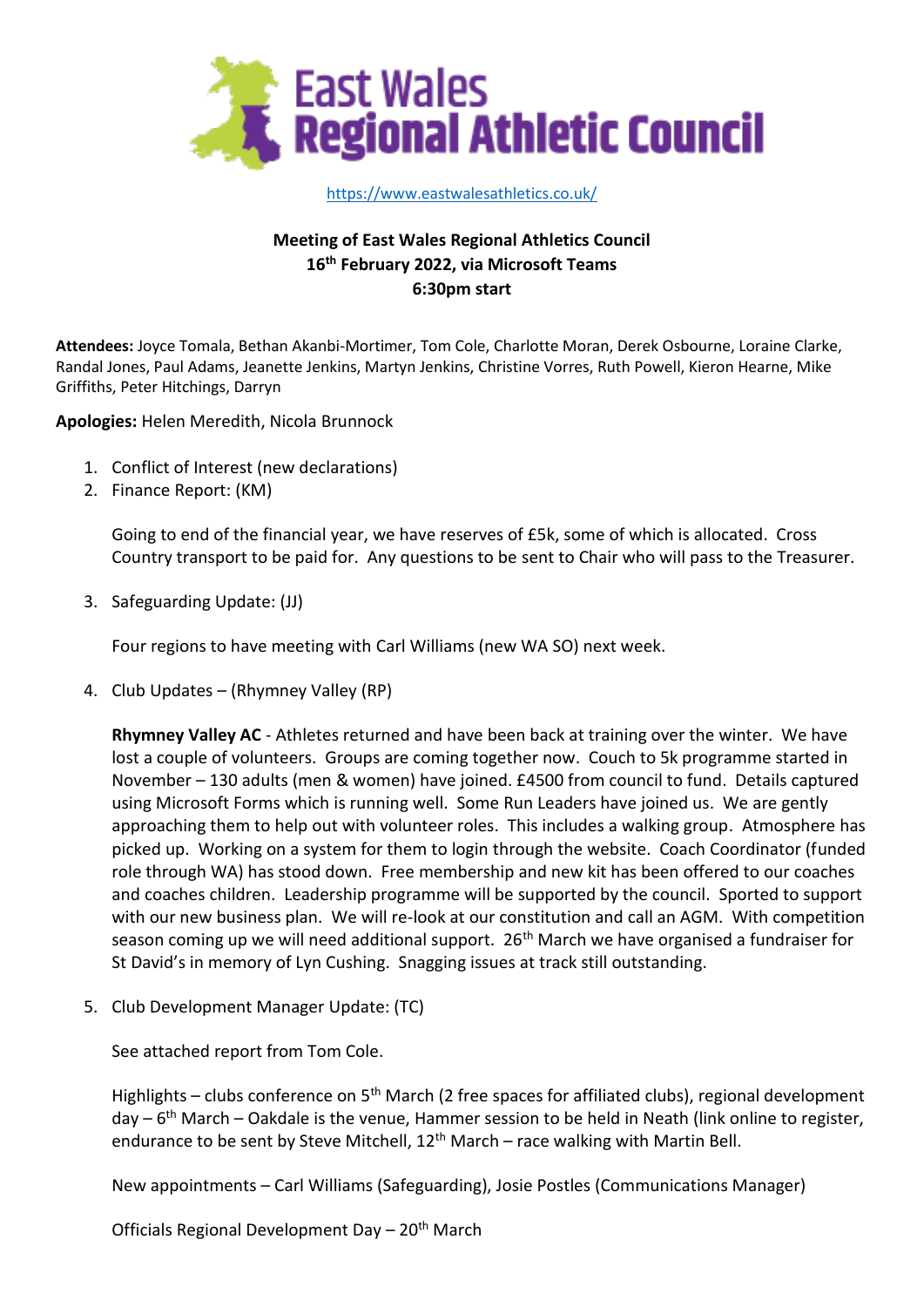Welsh Cross Country Champs – entries close at 11:59 on Sunday

Joyce asked if any members were aware of the South East Wales Schools Rep. Numbers of the u13/15; particularly boys- really low. Darryn McAtee is intending to follow up the attendees of the Gwent Regional Cross Country race and contact the schools. Kim Griffiths is the contact for the schools events, she has reported that some schools do not want to release athletes due to time missed from covid.

## **Action: Darryn McAtee to contact Kim Griffiths and prompt her to reply to Tom Cole. Derek to forward details of any schools officers to invite to regional meetings.**

**6.** Officials Update: (SH)

Three officials from the East have been selected to attend the Commonwealth Games, Sue Hooper, Becky Gibbs, Amy Price – congratulations all!

7. Cross-Country /Road Report: (DO)

Cardiff Half will feature an international match between Wales and Scotland. Pembrey will be kept as 2023 Road venue. Welsh XC champs – 303 entries so far but expecting more. SIAB XC selection – six past the post on the weekend and an additional 4 athletes – policy available on the WA website. Warm weather camp was cancelled.

8. Cross -Country Championships review: (DM/SC)

East Wales Champs (Oct) – feedback was very good and no changes other than the size of the men's team.

Competition for places for the Inter Counties in March is good – all places are full, if any drop out please let Darryn know. Bus costs are subsided by the region. Joyce thanked Darryn for his hard work.

9. Track & Field report: (JT)

Expressions of interest for Welsh Athletics T&F Team Managers are being asked for.

Dates for Junior League are available –  $30<sup>th</sup>$  April, 28<sup>th</sup> May, 16<sup>th</sup> July, 28<sup>th</sup> Aug – no other details available at present.

10. T & F Regional Championships indoors (JT)

Final indoor regional Champs is this weekend coming – thank you to the volunteers who attended to help out with the champs. JT reiterated the need for the clubs to provide support with volunteers otherwise the competitions cannot continue. Ruth Powell noted the high numbers of people with covid over the winter which has impacted on availability.

11. T & F Regional Championships Outdoors 2022 (JT)

Joint Champs with South Wales –  $14<sup>th</sup>$  May at Aberdare, U15, 17, 20, seniors. Timetabling is difficult and we are considering weeknight dates for some events.

12. T & F Inter Regional Championships 2022 (JT)